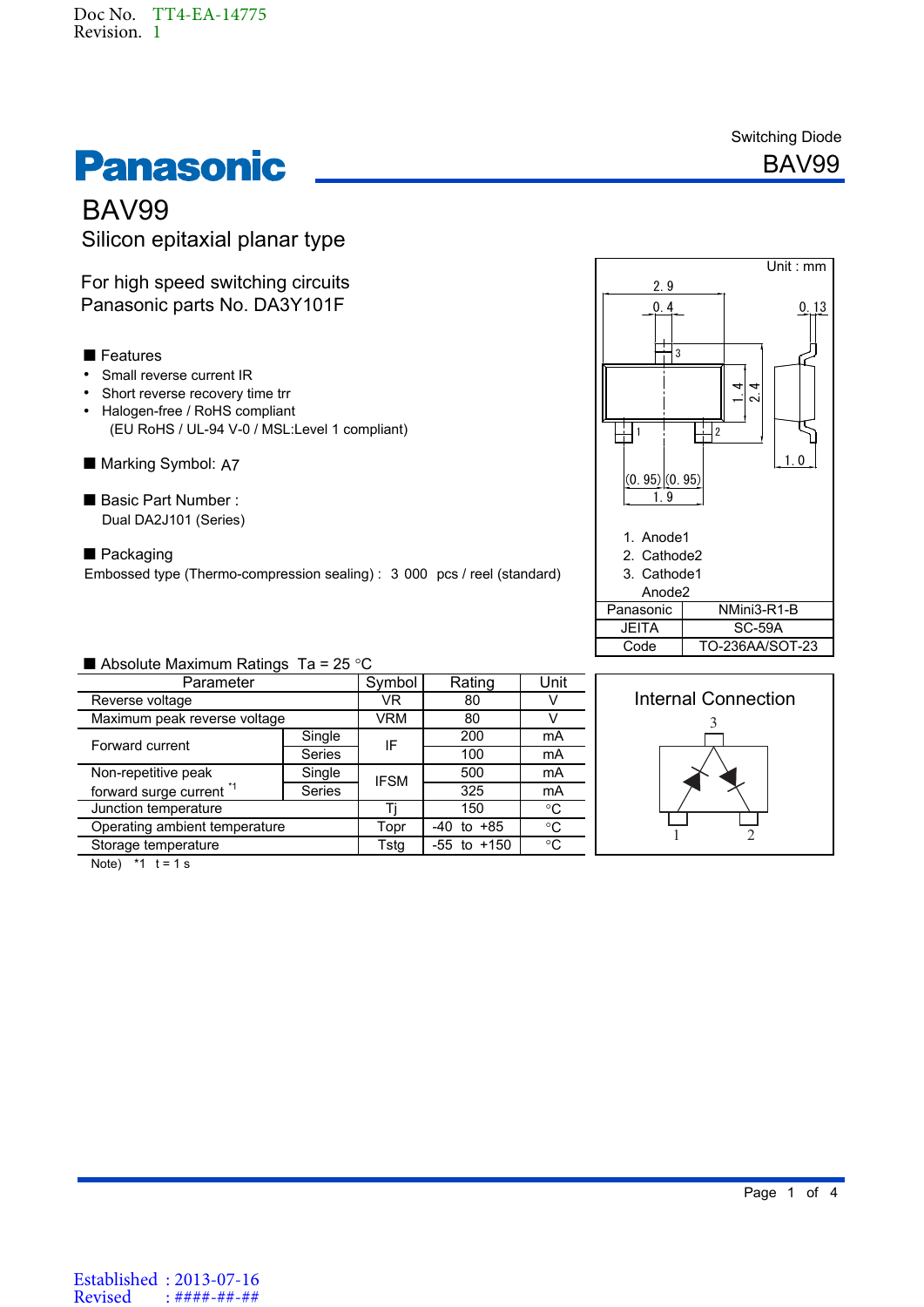# **Panasonic**

## Switching Diode

BAV99

### Electrical Characteristics Ta =  $25 \text{ }^{\circ}C \pm 3 \text{ }^{\circ}C$

| Parameter             | Symbol | Conditions               | Min | $\mathsf{rvn}$ | Max  | Unit |
|-----------------------|--------|--------------------------|-----|----------------|------|------|
| Forward voltage       | VF     | $IF = 150 mA$            |     |                | 1.25 |      |
| Reverse voltage       | VR     | $IR = 100 \mu A$         | 80  |                |      |      |
| Reverse current       | IR     | $VR = 80 V$              |     |                | 100  | nA   |
| Terminal capacitance  | Ct     | $VR = 0 V$ . $f = 1 MHz$ |     |                | 1.2  | рF   |
| Reverse recovery time | trr    | IF = 10 mA, $VR = 6 V$   |     |                | ົ    | ns   |
|                       |        | Irr = $0.25 \times IR$   |     |                |      |      |

Note) 1. Measuring methods are based on JAPANESE INDUSTRIAL STANDARD JIS C 7031 Measuring methods for Diodes.

2. Absolute frequency of input and output is 100 MHz.

3. \*1 trr test circuit





 $\rm V_R$ 

Input Pulse Output Pulse



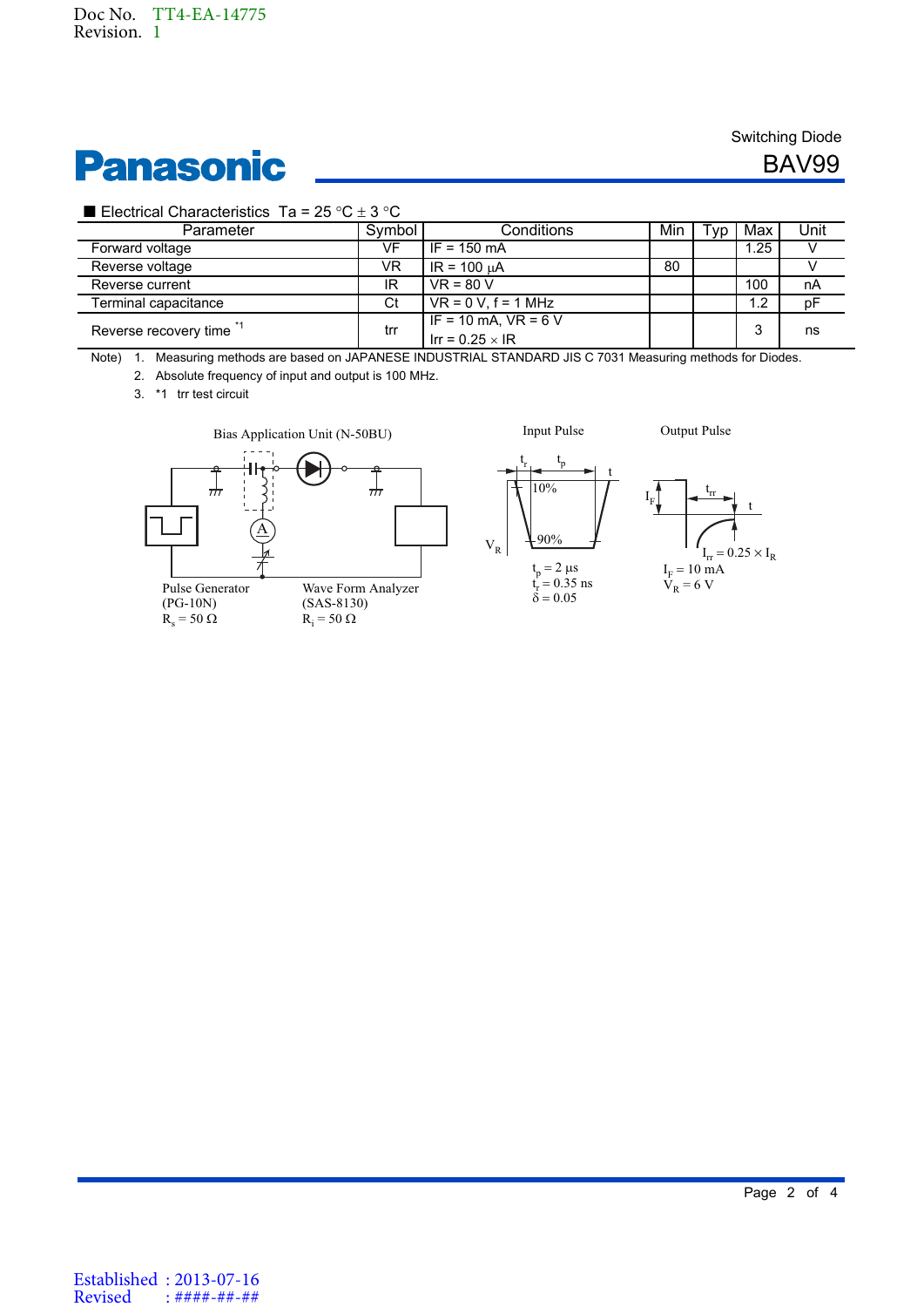**Panasonic** 

Switching Diode

BAV99







Established : 2013-07-16 Revised : ####-##-##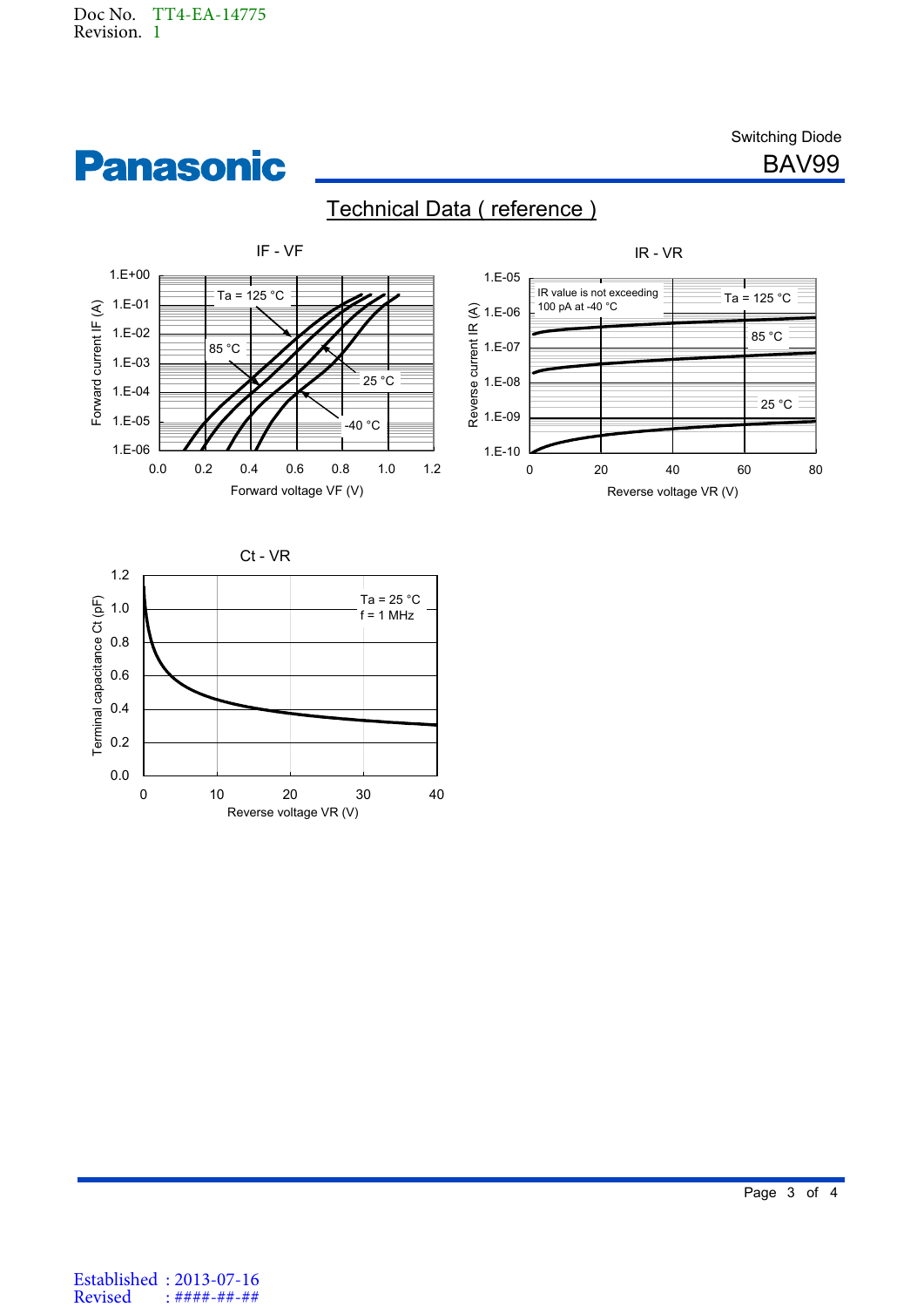

NMini3-R1-B

Switching Diode BAV99

Unit: mm







Land Pattern (Reference) (Unit: mm)



Established : 2013-07-16 Revised : ####-##-##